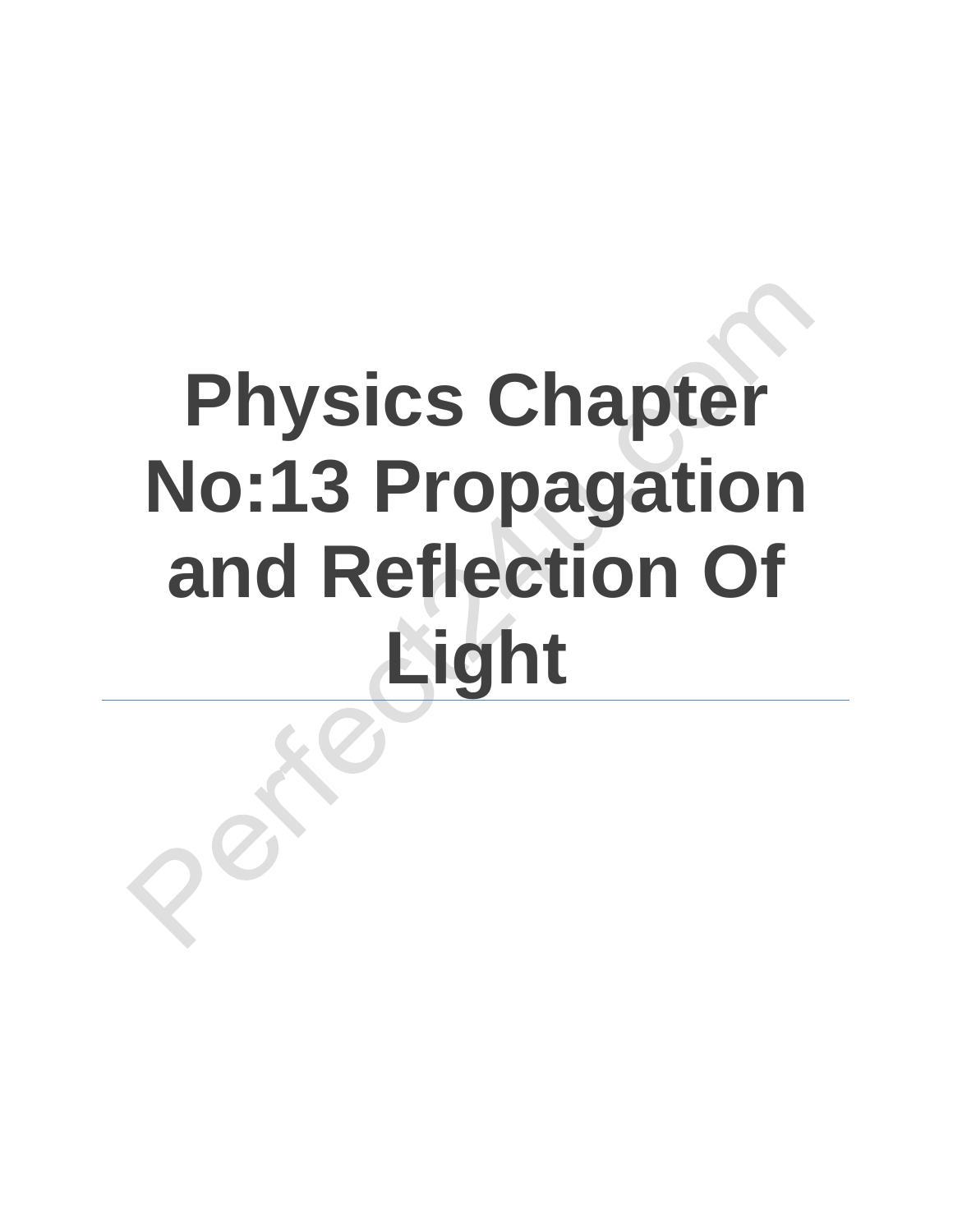## **MCQs**

**Q1- In an astronomical telescope the focal length of objective lens is 100 cm and that of eyepiece is 2 cm. The magnifying power of the telescope for the normal eye is :** A) 1/50

- B) 100
- C) 10
- D) 50

**Q2- A ray reflected successively from two plane mirrors inclined at a certain angle undergoes a deviation of 3000 . Then the number of images observable is :**

- A) 60
- B) 12
- C) 11
- D) 5

#### **Q3- Light with wavelength of 6000 A0 units has a frequency :**

- A)  $5 \times 10^{17}$  Hz
- $B) 5 x 10^{16} Hz$
- C)  $5 \times 10^{15}$  Hz
- D)  $5 \times 10^{14}$  Hz

#### **Q4- Large aperture objects are used in telescopes because they :**

- A) Have better dispersion
- B) Have less aberration
- C) Have better resolution
- D) Can see larger objects

#### **Q5- At what distance from a screen will a 27 Cd lamp provide the same illumination as a 75 Cd lamp 15 m from the screen ?**

- $A)9m$
- B) 6 m
- C) 3 m
- D) 1 m

#### **Q6- Monochromatic light of frequency 5 x 10⁴ Hz travelling in vacuum enters a medium of refractive index 1.5. Its wavelength in the medium is :**

- A) 5000 A0
- B) 4000 A0
- C) 5500 A0
- D) 6000 A0

Q7- Two thin lenses, one of focal length +60 cm and the other of focal length -20 cm are kept **in contact. Their combined focal length is**

- A) Minus 30 cm
- B) Plus 30 cm
- C) Minus 15 cm
- D) Plus 30 cm

Q8- The focal length of a concave mirror is f and the distance of the object to the principal focus is p. Then the ratio of the size of the image to the size of the object is: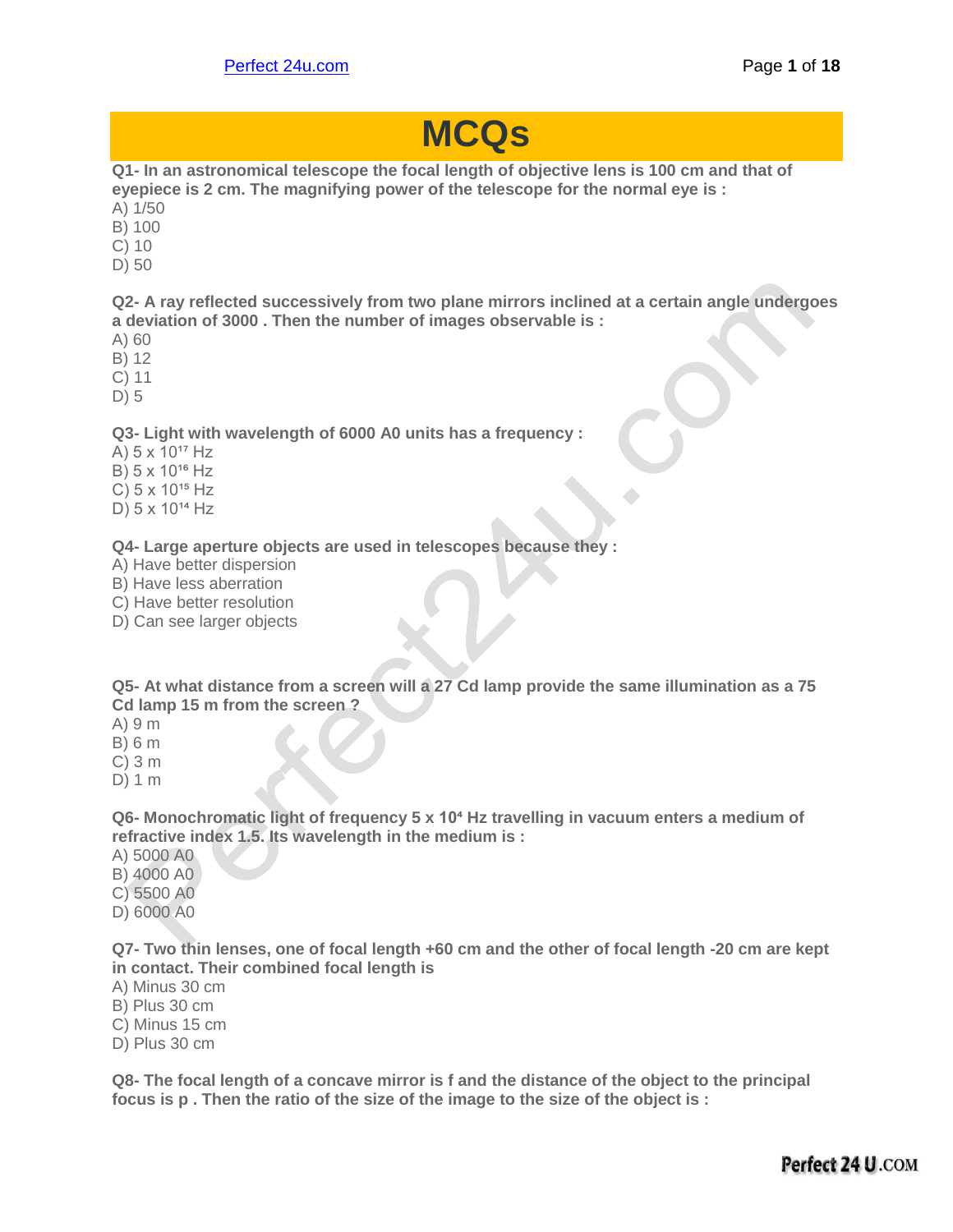- A) p/p
- B) p/f
- C) fp
- D) (?pf)

#### **Q9- For which of the given is luminous efficiency maximum ?**

- A) Sodium vapour lamp
- B) Mercury vapour lamp
- C) Arc lamp
- D) Tungsten filament lamp

#### **Q10- When light travels from one medium to other whose refractive index is different, then which of the given will change?**

- A) Wavelength and velocity
- B) Frequency and wavelength
- C) Frequency and wavelength
- D) Frequency, wavelength and velocity

#### **Q11- A blue object on a white background when seen through a blue filter will appear :**

- A) Black on a blue background
- B) Blue on a white background
- C) Blue on a red background
- D) Invisible

#### **Q12- In a photometer two sources of light when placed at 30 and 50 cm respectively produce shadow of equal intervals. Their candles are in the ratio of**

- A) 9/25
- B) 16/25
- C) 3/5
- D) 6/25

#### **Q13- Spherical air bubble in water will act as :**

- A) A concave lens
- B) A convex lens
- C) Plane-concave lens
- D) Plane glass plate

#### Q14- A ray of light is incident on a plane mirror at an angle of incidence 300. The ray after **reflection is deviated through :**

- A) 30 degree
- B) 60 degree
- C) 90 degree
- D) 120 degree

#### **Q15- The number of images observable between two parallel mirrors is :**

- A) 2
- B) 4
- C) 6
- D) Infinity

#### **Q16- f = r/2 is valid :**

- A) For convex mirrors but not for concave mirrors
- B) For concave mirrors but not for convex mirrors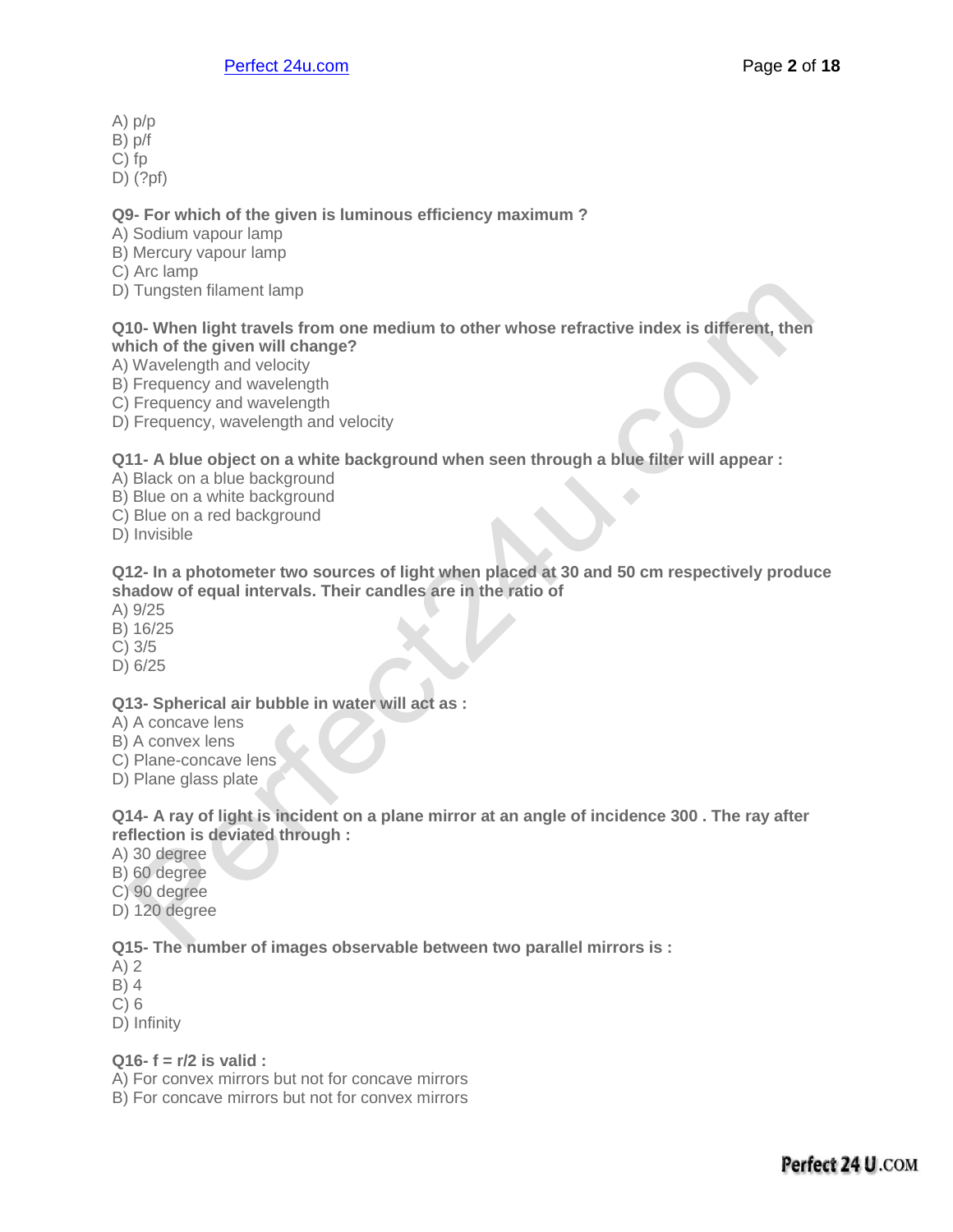- C) For both convex and concave mirrors
- D) Neither for convex mirrors nor for concave mirrors

#### **Q17- Laser is :**

- A) Coherent and monochromatic only
- B) Intense and monochromatic only
- C) Intense and coherent only
- D) Intense coherent and monochromatic

**Q18- The focal length of a plano-convex lens having a radius of curvature of 10 cm for convex surface and a refractive index of 1.5 will be :**

- A) 20 cm
- B) 15 cm
- C) 10 cm
- D) 5 cm

#### Q19- If in a plano-convex lens the radius of curvature of the convex surface is 10 cm and the focal length of the lens is 30 cm then the refractive index of the material of lens will be:

- A) 1.33
- B) 3
- C) 1.66
- D) 1.5

#### **Q20- Total internal reflection of light is possible when light enters from :**

- A) Water to air
- B) Air to water
- C) Vacuum to air
- D) Air to glass

#### **Q21- Magnifying power of a compound microscope is the ratio of the angle formed by the final image to the angle formed by the object when :**

- A) Image is at the least distance of distinct vision and object may be anywhere
- B) Object and image are both at infinity
- C) Object and image are both at the least distance of distinct vision
- D) Object is placed at the least distance of distinct vision and image may be at any place

#### **Q22- When white light moves through vacuum :**

- A) Violet has greater speed than red
- B) Red has greater speed than violet
- C) All colours have the same speed
- D) Different colours have different random speeds

#### **Q23- Refractive index of a material for infrared light is :**

- A) Equal to that for red colour of light
- B) Equal to that for ultraviolet light
- C) Less than that for ultraviolet light
- D) Greater than that for ultraviolet light

#### **Q24- A hole is made in a convex lens . Then :**

- A) A hole appears in the image
- B) Image size decreases
- C) Image intensity decreases
- D) No change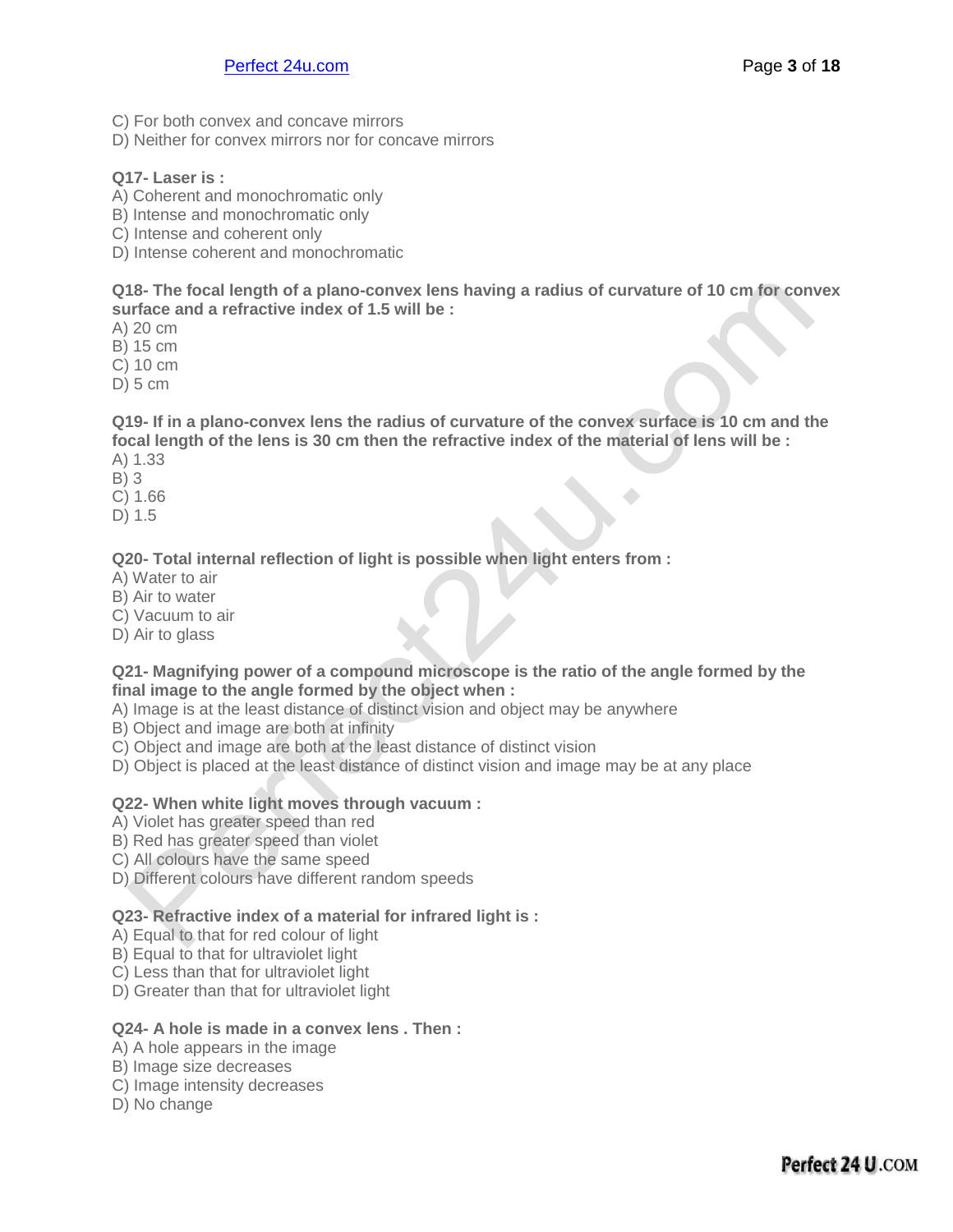**Q25- Critical angle of light passing from glass to air is minimum for :**

A) Red

B) Green

C) Yellow

D) Violet

#### **Q26- Which of the given is not true of an image formed by a plane mirror ?**

A) It is erect

- B) It is virtual
- C) It is diminished
- D) It is at the same distance as the object

#### **Q27- Two lenses of power +3 and -1 diopters are placed in contact. The focal length of the combined lens is :**

A) 100 cm

B) 25 cm

C) 50 cm

D) 30.3 cm

Q28- The focal length of a concave mirror is 50 cm. To obtain an inverted image two times the **size of the object the object should be placed at :**

A) 50 cm

- B) 63 cm
- C) 72 cm
- D) 75 cm

#### **Q29- What is the minimum distance between an object and its virtual image in case of a concave lens ?**

- A) 0
- B) f
- C) 2f
- D) 4f

#### **Q30- The focal length of lens depends on :**

A) The radii of curvature of its surfaces

- B) The refractive index of its material
- C) The refractive index of the medium surrounding
- D) All of the these factors

**Q31- A parallel beam of light is incident on a converging lens parallel to its principal axis. As we move away from the lens on the other side on its principal axis the intensity of light**

A) Remains constant

B) Continuously increases

C) Continuously decreases

D) First increases and then decreases

**Q32- Using a convex lens, a clear image of candle flame is produced on a screen. How many other clear images can be received on this screen if only the lens is to be shifted ?**

- A) A large number
- B) Only one more
- C) Two more
- D) None of these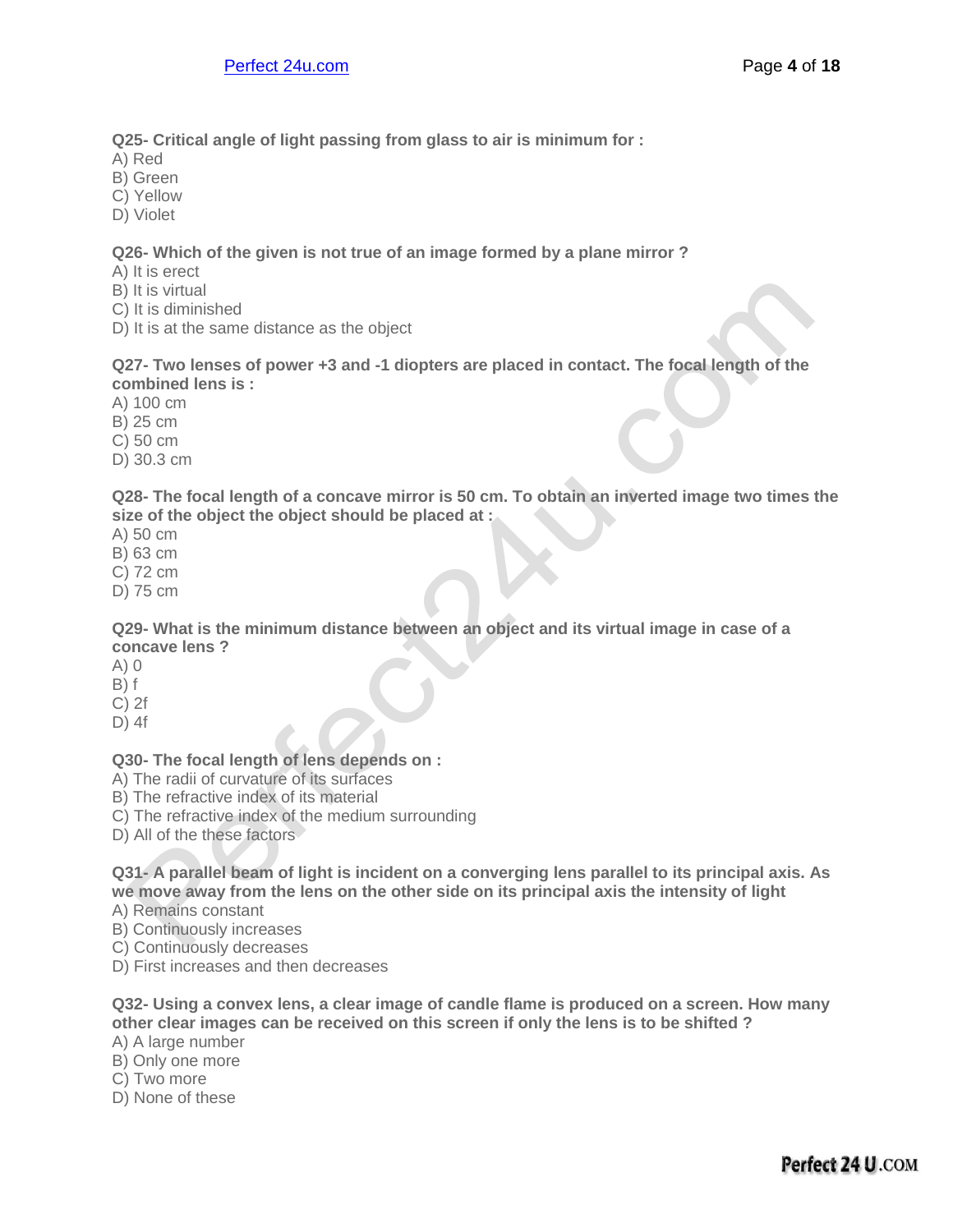#### **Q33- A convex lens of power P is immersed in a water . How will its power change ?**

A) Increases

B) Remain unchanged

C) Decreases

D) Increases for red colour and decreases for blue colour

#### **Q34- In order to increase the magnifying power of a microscope :**

- A) The objective should have larger focal length and eyepiece should have small focal length
- B) The focal power of the objective and the eyepiece should be larger
- C) The objective should have small focal length and the eyepiece should have larger focal length
- D) The focal length of the objective and the eyepiece should be large

#### **Q35- The focal length of the object of microscope is**

- A) Greater than the focal length of eyepiece
- B) Less than the focal length of eyepiece
- C) Equal to the focal length of eyepiece

D) Arbitrary

#### **Q36- In which of the given cases do we get very strong reflected rays and very weak refracted rays ?**

- A) Light passing from air to glass
- B) Light passing from water to glass
- C) Light passing from glass to diamond
- D) Light passing from water to air

#### **Q37- Light waves spreading from two sources produce interference only if they are :**

- A) Coherent
- B) Transverse
- C) Longitudinal
- D) None of these

#### **Q38- Which of the given can produce a virtual image larger in size than the object ?**

- A) Convcave lens
- B) Convex lens
- C) Convex concave lens
- D) None of these

#### **Q39- A lens has a power of +0.5D. It is:**

- A) A concave lens of local length 5 m
- B) A convex lens of focal length 2 m
- C) A convex lens of focal length 5 m
- D) A concave lens of focal length 2 m

#### **Q40- On heating a liquid the refractive index generally:**

- A) Increases
- B) Decreases
- C) Does not change
- D) Increases or decreases depending upon rate of heating

#### **Q41- A diverging lens will produce**

- A) Always a virtual image
- B) Real or virtual image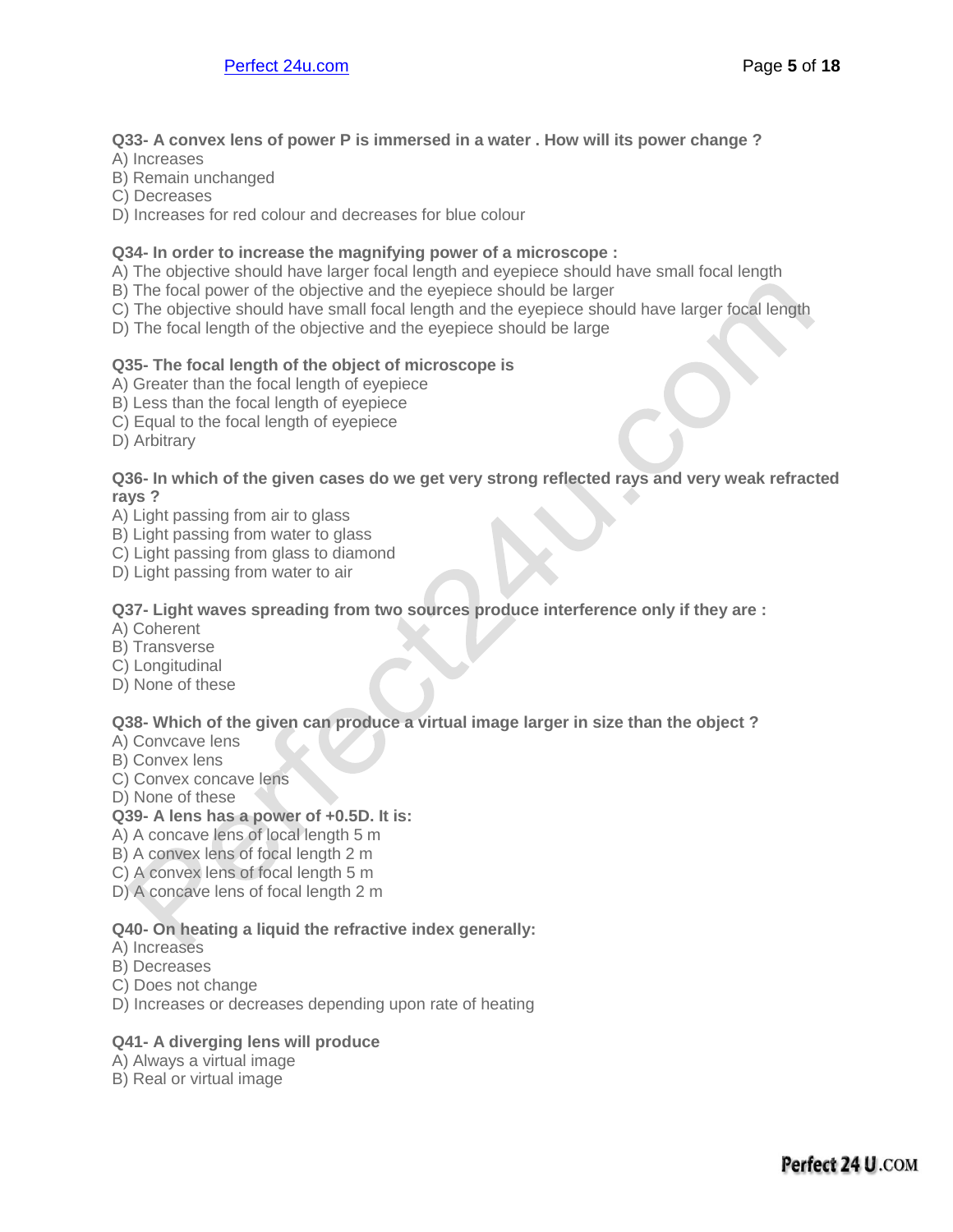- C) Always real image
- D) None of these

#### Q42- A hunter wants to shoot a fish whose image can be seen through clear water. It is to be **aimed:**

- A) Below the image of fish
- B) Above the image of fish
- C) Directly towards the image
- D) In any direction

#### **Q43- When light enters from a rarer medium to a denser medium:**

- A) Its frequency changes
- B) Wavelength does not change
- C) Its wavelength changes
- D) Both wavelength and frequency change

#### **Q44- Refractive index:**

- A) Depends on the wavelength of light used to measure
- B) Is actual property of the substance
- C) Depends on the angle of incidence
- D) None of these

#### **Q45- An object is approaching a plane mirror at 5 cm/s. A stationary observer sees the image. At what speed will the image appear to approach the stationary observer?**

- A) 20 cm/s
- B) 10 cm/s
- C) 15 cm/s
- $D$ ) 5 cm/s

#### Q46- If a diverging lens is to be used to form an image which is one fourth of the size of the **object where must the object be placed?**

- A) 3f
- B) 4f
- C) 2f
- D) F

#### **Q47- Which of the given is NOT paired correctly?**

- A) Solar furnace-concave mirror
- B) Rear -view mirror-convex mirror
- C) Magnifying glass -convex lens
- D) None of these

#### **Q48- A concave lens from the image of an object which is :**

- A) Virtual inverted and diminished
- B) Virtual upright and diminished
- C) Virtual inverted and enlarged
- D) Virtual upright and enlarged

#### **Q49- A man runs towards the plane mirror at 2 m/s. The relative speed of his image with respect to him will be:**

- A)  $4 \text{ ms}^{-1}$
- $B$ ) 2 ms<sup> $-1$ </sup>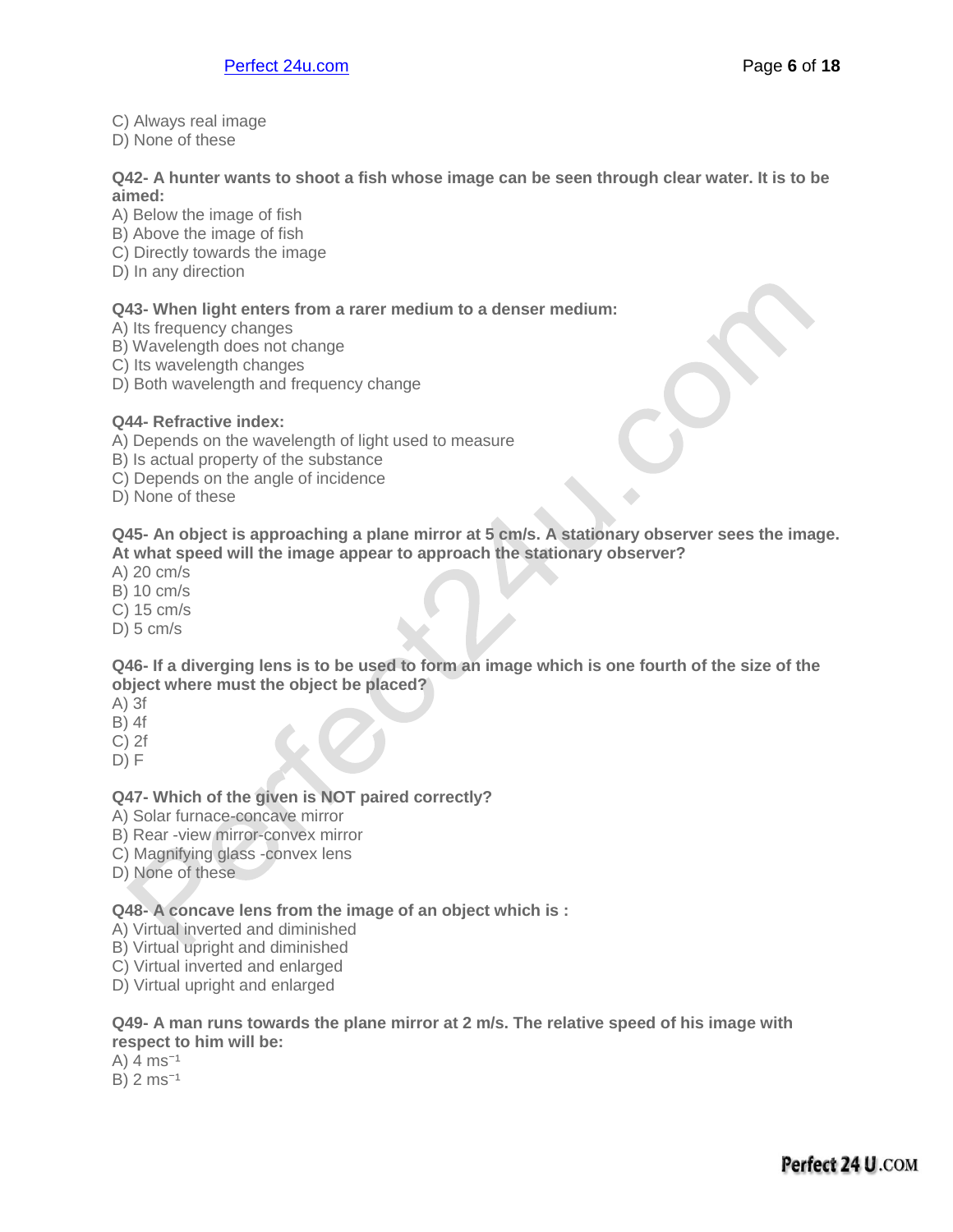$C$ ) 8 ms<sup> $-1$ </sup>

D)  $10 \text{ ms}^{-1}$ 

#### **Q50- In order to obtain a magnification of, -0.6 (minus 0.6) with a concave mirror, the object must be placed:**

A) At the focus

B) Between pole and focus

C) Between focus and centre of curvature

D) Beyond the centre of curvature

| Q. No. | Ans.         | Q. No. | Ans.         | Q. No. | Ans.         | Q. No. | Ans.        | Q. No. | Ans.         |
|--------|--------------|--------|--------------|--------|--------------|--------|-------------|--------|--------------|
|        |              |        |              |        |              |        |             |        |              |
|        | D            | 11     | D            | 21     | D            | 31     |             | 41     | B            |
| ⌒      | $\mathsf{C}$ | 12     | A            | 22     | $\mathsf{C}$ | 32     | B           | 42     | Α            |
| 3      | D            | 13     | A            | 23     | $\mathsf{C}$ | 33     | C           | 43     | $\mathsf{C}$ |
|        | $\mathsf{C}$ | 14     | D            | 24     | $\mathsf{C}$ | 34     | $A^{\circ}$ | 44     | A            |
| 5      | A            | 15     | D            | 25     | D            | 35     | B           | 45     | D            |
| 6      | B            | 16     | $\mathsf{C}$ | 26     | $\mathsf{C}$ | 36     | D           | 46     | A            |
|        | A            | 17     | D            | 27     | $\mathsf{C}$ | 37     | $\forall$   | 47     | D            |
| 8      | A            | 18     | A            | 28     | D            | 38     | B           | 48     | B            |
| 9      | A            | 19     | A            | 29     | A            | 39     | B           | 49     | A            |
| 10     | A            | 20     | A            | 30     | D            | 40     | B           | 50     | D            |

### **Questions i) Define reflection of light. State the laws of reflection. Answer:**

#### **REFLECTION OF LIGHT:**

When light spreading from a source in one medium strikes the surface of another medium a part of it is sent back in the same medium or reflected, a part is absorbed and a part is transmitted into the other medium (or refracted) if it is transparent or translucent. The phenomenon of reflection is widely used in our life. For example the reflection of radar waves is used for safe take-off and landing of aeroplanes.

#### **LAWS OF REFLECTION:**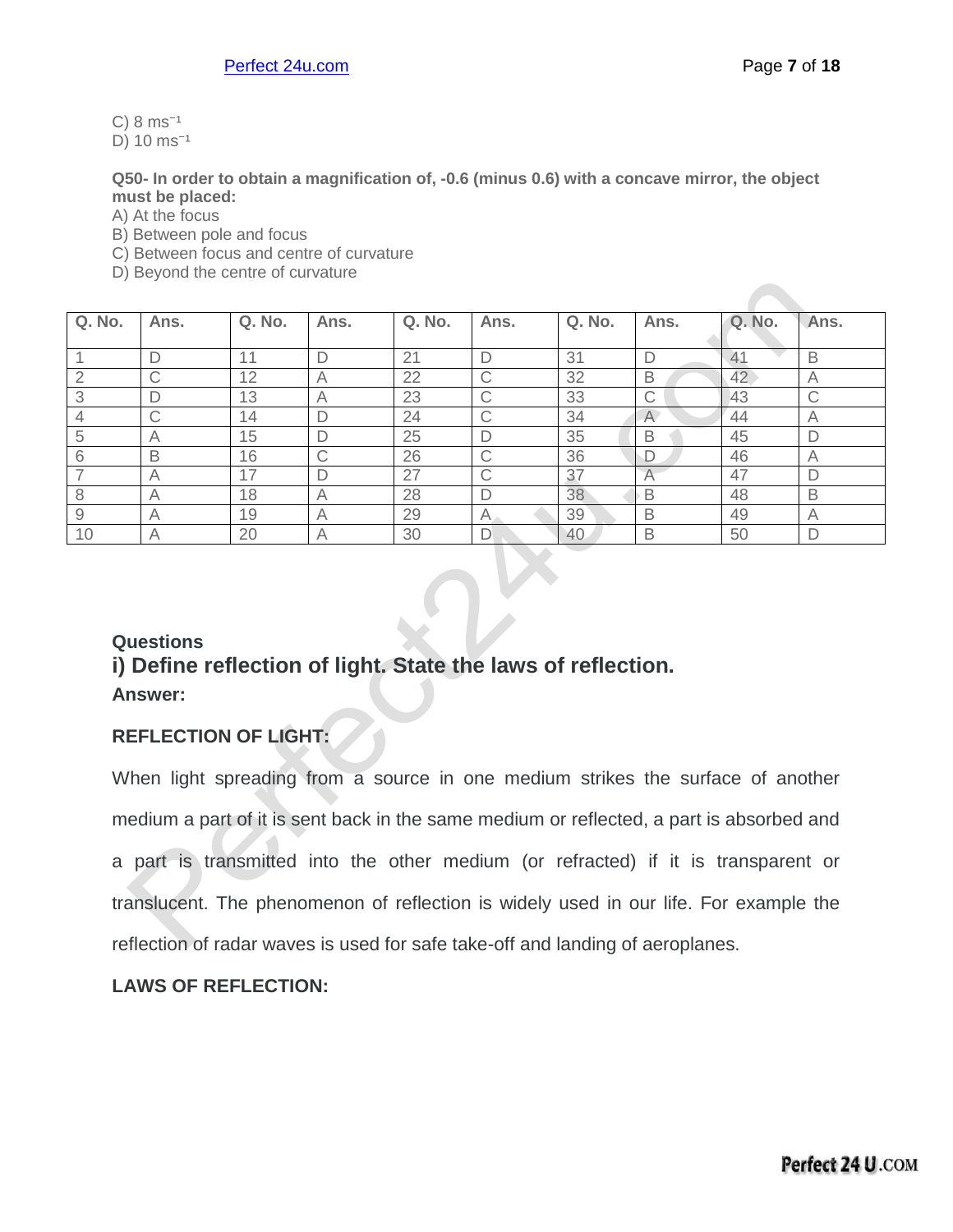#### [Perfect 24u.com](https://www.perfect24u.com/) Page **8** of **18**

Light travels in a straight line in a homogeneous medium When light traveling in one medium strikes the surface of another medium a part of it is reflected in the same medium. Mirrors and highly polished opaque surfaces reflect light strongly.

luminous object



From the figure it can be seen that the angles are found to be the same in magnitude. We also observe that the incident ray, reflected ray and the normal lie in the same plane satisfying the following conditions or laws

1. The angle of incidence is equal to the angle of reflection. Mathematically,

we can express this as follows.

i.e.

 $m < \hat{i} = m < \hat{r}$ 

**2. The incident ray, the reflected ray and the normal line lie in the same plane.**

These are called the laws of reflection.

**ii) Explain the formation of an image by a plane mirror. Answer:**

**IMAGE FORMED BY A PLANE MIRROR:**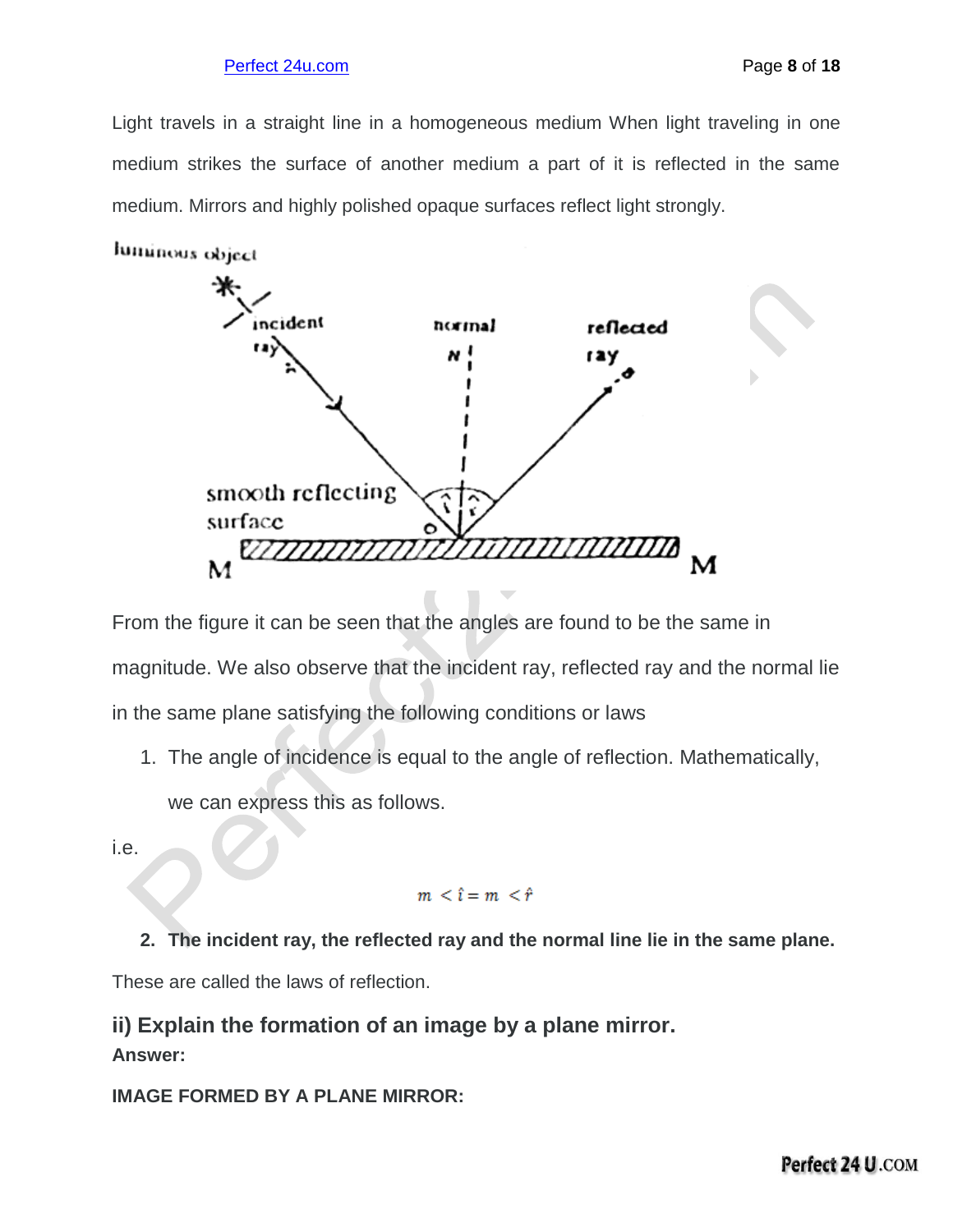#### [Perfect 24u.com](https://www.perfect24u.com/) Page **9** of **18**

When we look into a plane mirror we see that those objects which are really in front of the mirror seem to be behind the mirror. The formation of images by a mirror is due to the fact that the rays travelling from an object to our eye change their direction after reflection so that they appear to come from points other than those from which they really started. We observe the image of an object in a direction in which the light rays enter our eye as shown in figure.



We can locate the image formed by a plane mirror using the rectilinear

propagation of light and geometrical methods. Consider the following diagram as shown in figure.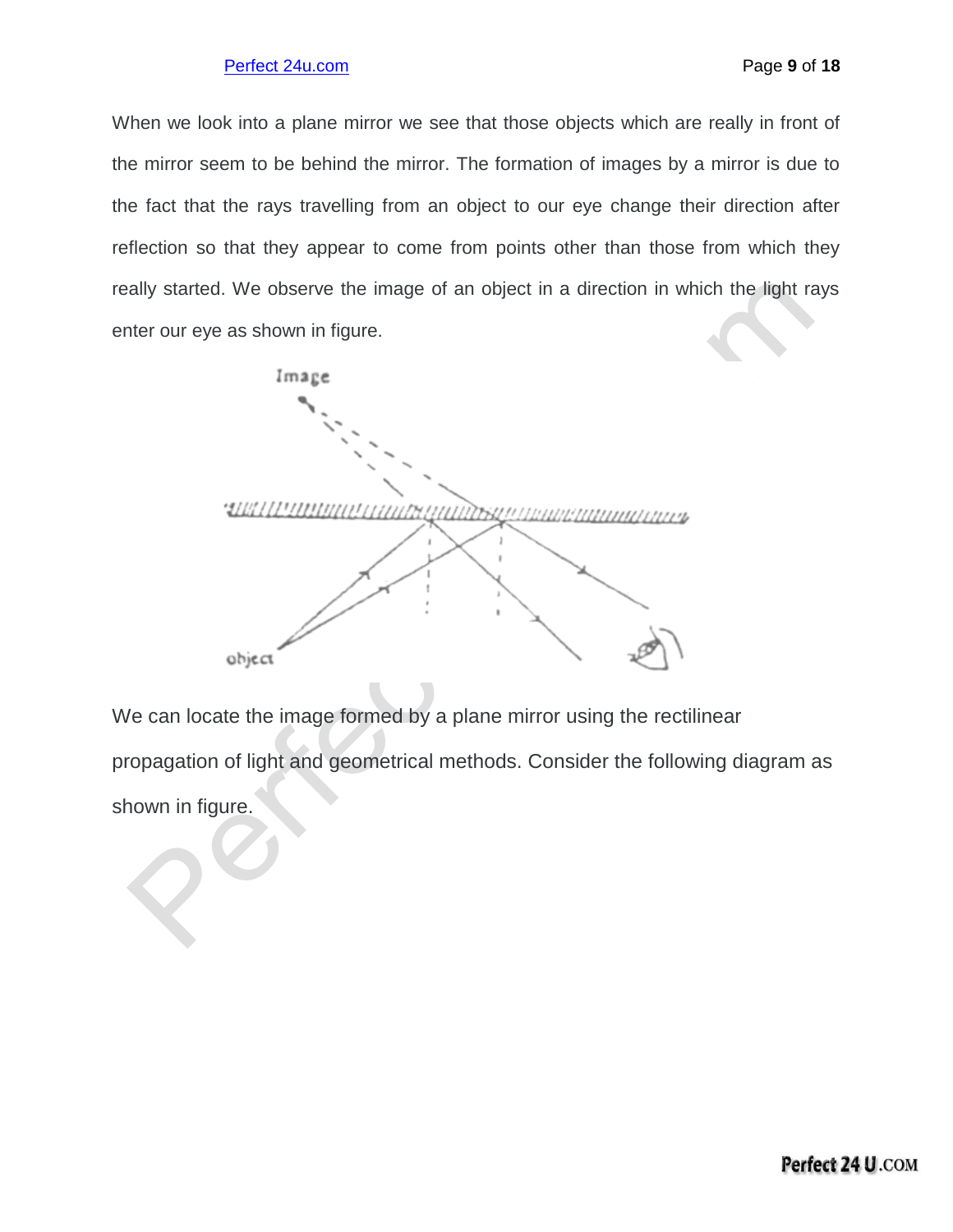

Light rays coming from a luminous object O are reflected by the plane mirror M and enter our eye. The line Which joins the image I and the object O makes an angle of 90° with the surface of the mirror M. From the geometrical construction, the distance OM and IM are equal. Therefore, we feel that the light rays come from I but in fact they come from O and are reflected by the mirror. At the mirror surface we find that the angle of incidence is equal to the angle of reflection. Using the geometrical method, the image of a candle placed in front of a plane mirror can be located. Observing the images formed by a plane mirror we note four main characteristics of the images which are given as follows:

- 1. Images are found to be bilaterally inverted. That is, the right side of the object appears as the left side of the image.
- 2. Images are found to be of the same size as that of the object.
- 3. The image formed is found to be erect and virtual, that is, it cannot be obtained on a screen.
- 4. The Image is as far behind the mirror as the object is in front of the minor.

## **iii) What is meant by regular and irregular reflection of light? Describe the importance of irregular reflection in daily life.**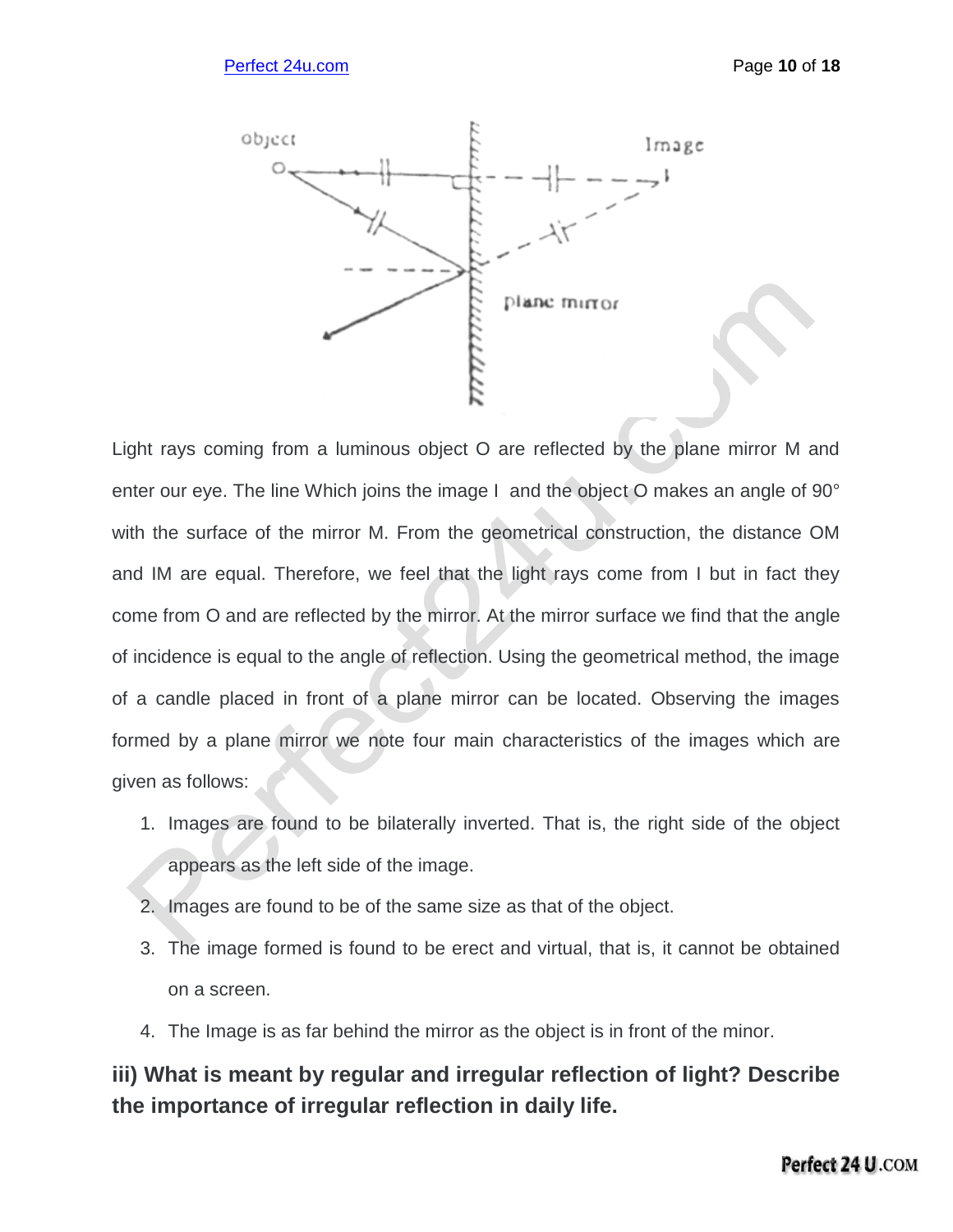#### **Answer:**

#### **REGULAR REFLECTION:**

When parallel rays of light strike a smooth and shining surface, like a plane mirror, most of them are reflected in a particular direction. Such a reflection is called a regular reflection. It is also known as a specular reflection.

#### **USE OF REGULAR REFLECTION:**

The regular reflection is used In Image formation by mirrors. Because of this regular reflection we can converge or diverge light rays according to our need using spherical reflecting surfaces.



## **IRREGULAR REFLECTION:**

When a parallel beam of light is incident on surfaces like white paper, or a painted wall, the reflected beam is scattered in different directions. The reason for this random scattering is due to the highly irregular nature of these surfaces, which can be observed by using a microscope. Due to the roughness of the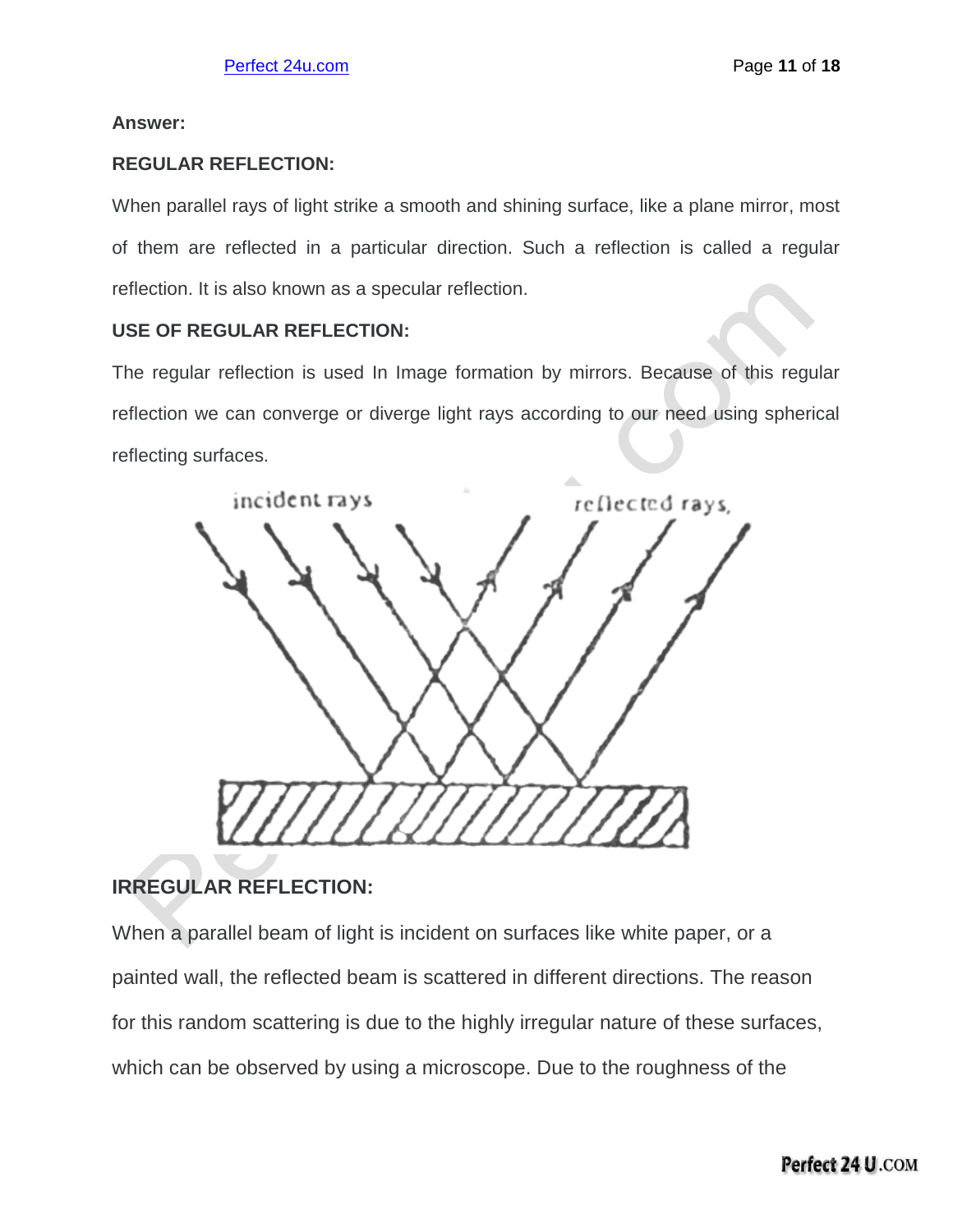#### [Perfect 24u.com](https://www.perfect24u.com/) Page **12** of **18**

surface, the angle of incidence is not the same for each ray, therefore, the reflected rays scatter in different directions. This type of reflection is known as diffuse or irregular reflection. This can be shown as



#### **USE OF IRREGULAR REFLECTION:**

Irregular reflection is very important for us. The gradual change of light, by which we receive light at dawn or after sunset, is due-to irregular reflection of sunlight from the dust particles in air. All the non-luminous objects are visible due to the irregular reflection of light from their surfaces.

## **iv) Derive mirror equation using concave mirror. Answer:**

#### **MIRROR FORMULA:**

It is a relation between the distance of the object, image from the pole of the mirror and the focal length of the mirror. In order to derive a formula for the spherical mirrors consider the formation of an image by a concave mirror when an object is placed between the principal focus and centre of curvature of the mirror as shown in figure.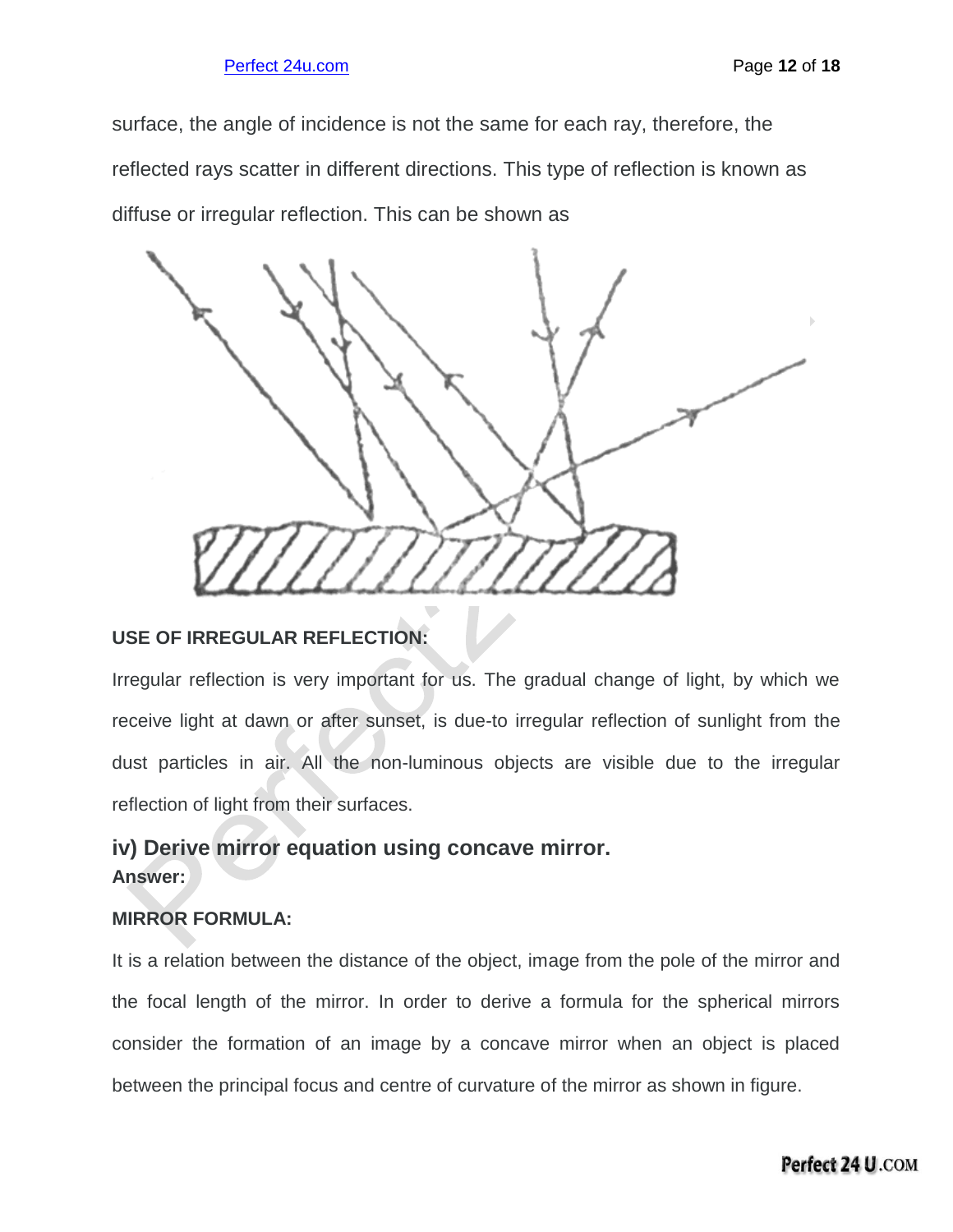

AB is an object placed before the mirror between the focus and the centre of curvature.

Two rays AP and AD are incident on the mirror. Ray AP is reflected with the same angle along the direction PA obeying the law of reflection.

As triangles A' PB' and APB are similar. Therefore,

$$
AB/ A'B' = PB/ PB'
$$

Or  $h_0/h_i = p/q$ 

Ray AD which passes through F becomes parallel to the principal axis PB. As triangles

ABF and FPD are similar.

 $\triangle$   $AB/DB = BF/FP$ 

As  $AB = ho$ ,  $DP = A'B'$  and  $A'B' = hi$ ,  $FP = f$  and  $BF = p - f$ 

| <b>But as</b> | $h_0 / h_i = (p - f)/f$ |
|---------------|-------------------------|
| and           | $h_0/h_i = p/q$         |

Therefore  $p/q = (p - f)/f$ 

Dividing both sides by p we get

$$
p/pq = (p-f)/pf
$$

$$
1/q = 1/f - 1/p
$$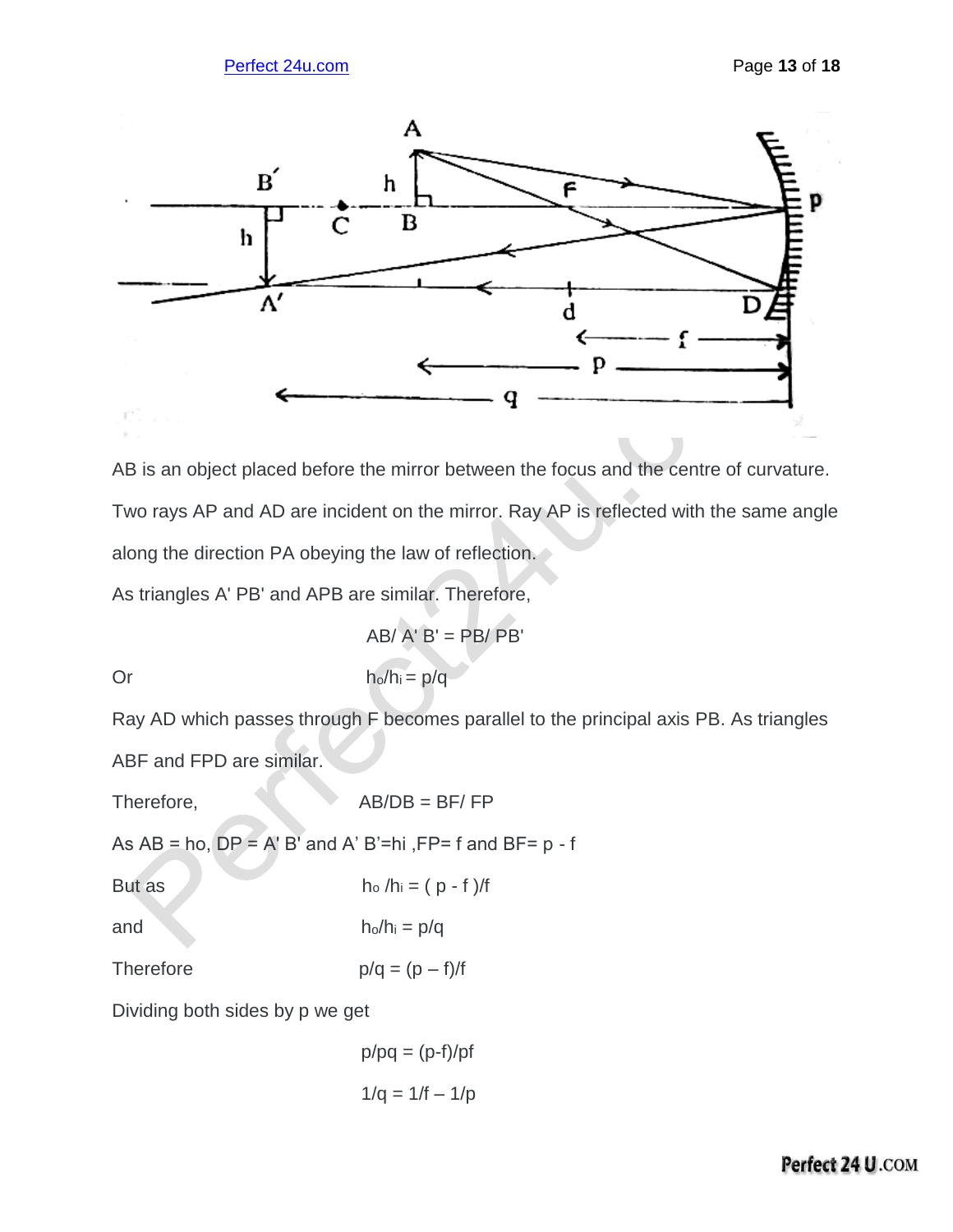Rearranging the above equation we get

$$
1/f = 1/p + 1/q
$$

The above equation is known as the mirror equation or minor formula.

## **v) What are spherical mirrors? Give some uses of spherical mirrors. Answer:**

#### **SPHERICAL MIRRORS:**

A spherical mirror may be considered as a section of a hollow sphere with one polished

surface. There are two types of spherical mirrors

#### **i) CONCAVE MIRROR:**

If the inner side of the surface is polished to reflect light it is called a concave mirror. It. has an ability to converge a parallel beam of light. Therefore, it is also called a converging mirror as shown in the figure.



## **ii) CONVEX MIRROR:**

If the outer side of the surface of the section is polished to reflect light it is called a convex mirror, it has an ability to diverge the parallel beam of light which is incident on it. Therefore, it is also known as a diverging mirror as shown in figure.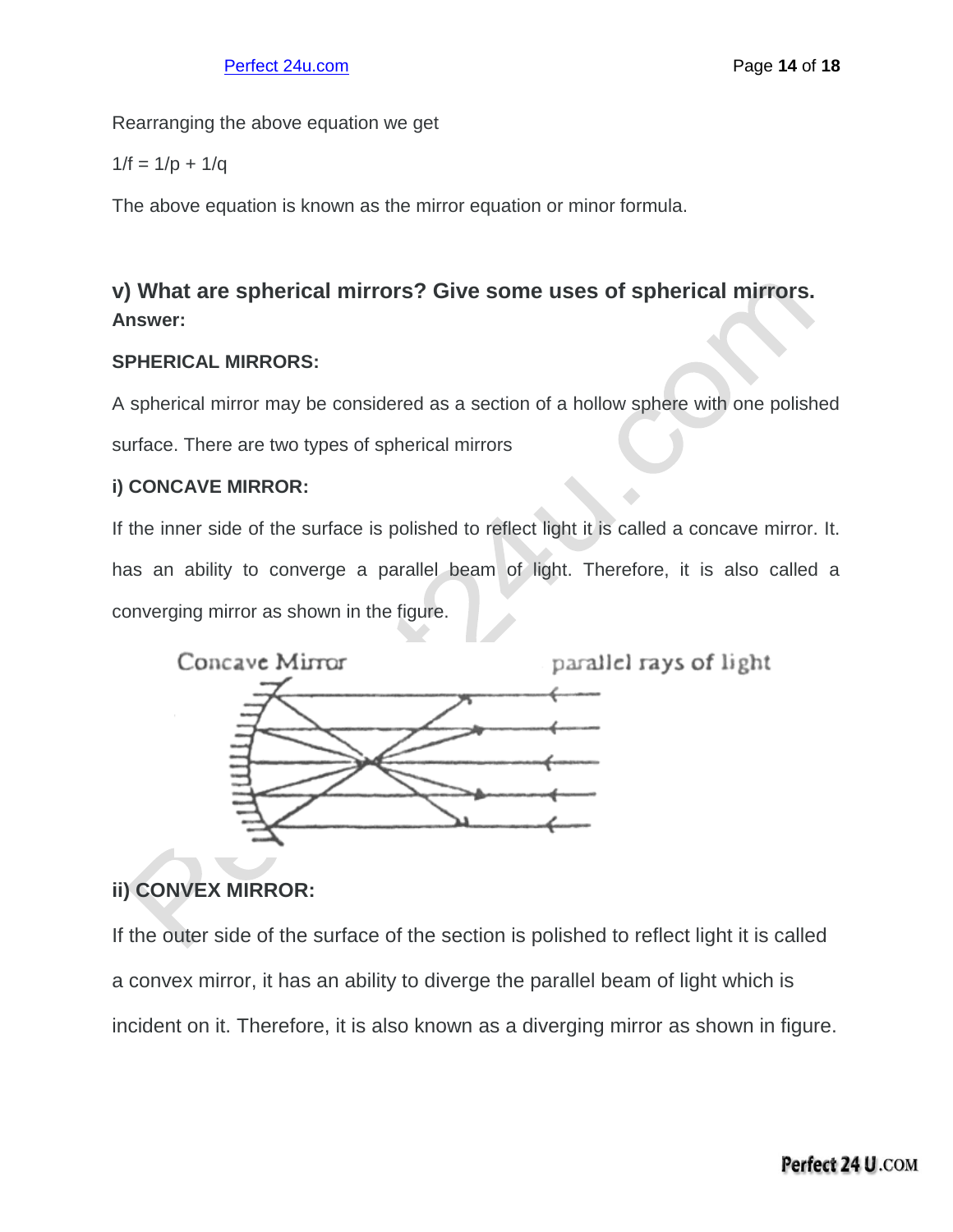

#### **NOTE:**

At every point in both types of spherical mirrors reflection takes place in accordance with the laws of reflection. Therefore every small section of a spherical mirror behaves like a plane mirror.

#### USES OF SPHERICAL MIRRORS:

There are several important uses of spherical mirrors some of them are given as follows:

- i) A concave mirror is used in a microscope to illuminate the object. In a telescope it is used to concentrate the parallel beams of light coming from distant stars.
- ii) Concave minors are used by the doctors in ophthalmoscopes, for the medical examination of ear, nose, throat, and eyes.
- iii) Concave mirrors are used in searchlights and spotlights. They are also used in the headlights of automobiles.

## **vi) What is the difference between a real and a virtual image? Answer:**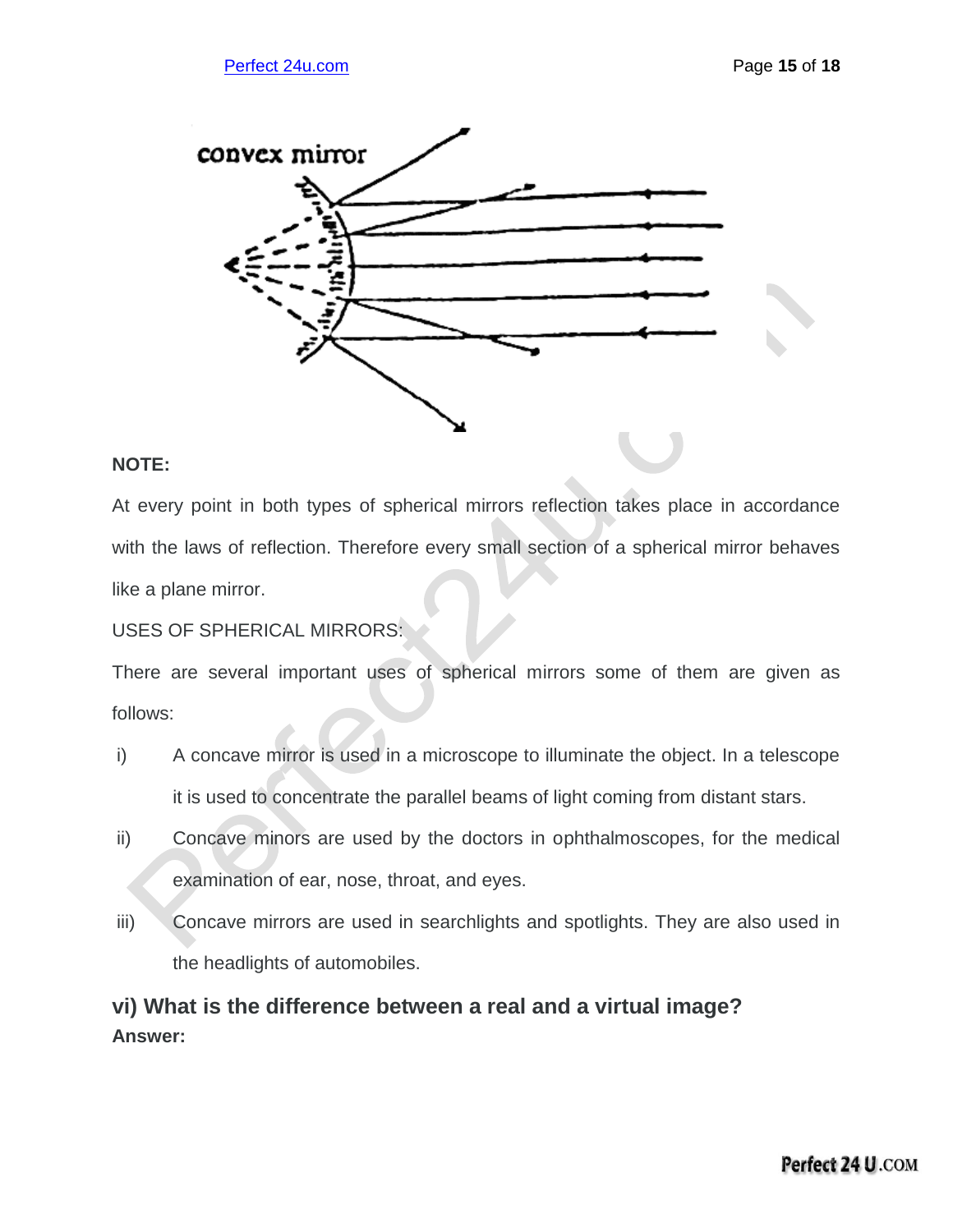| <b>Real Image</b>                                                          | <b>Virtual Image</b>                 |
|----------------------------------------------------------------------------|--------------------------------------|
| 1) Rays actually converge to form an (1) Rays appear to diverge to form an |                                      |
| image.                                                                     | image.                               |
| 2) Images can be obtained on screen.                                       | 2) Images cannot be taken on screen. |
| 3) Image is inverted.                                                      | 3) Image is erect.                   |
| 4) Magnification is negative.                                              | 4) Magnification is positive.        |

## **vii) How a concave mirror is used in headlights and searchlights to throw light at a long distance? Answer:**

In headlights and in searchlights the electric lamp is placed at the focal point of the concave mirror. So that light rays become parallel after reflection from concave mirror.so that these do not scatter and reach at searchlights distance.

## **Rectilinear Propagation of Light**

How does light travel? If you stand up on a mountain you can see around you for miles and miles, how are you able to do that? This article will answer your questions on the propagation of light, more specifically the rectilinear propagation of light. Have you seen a lighthouse by the beach? The lights on a lighthouse rotate around the lighthouse so that it is visible from all sides. Why can't we see a lighthouse if the light isn't rotating?

You will understand the propagation of light with a simple experiment. Place a candle on a table and light it. Place three cardboard sheets blocking your view of the candle. In these cardboard sheets make three pinholes at equal heights such that the flame of the candle is visible through the cardboard sheets. Now view the flame through the holes, you'll find it visible. Now move one of the cardboard sheets and try to see the flame. Can you? On moving the cardboard sheet, you will see that the flame is no longer visible. Now bring the sheets back in line. The flame is visible again.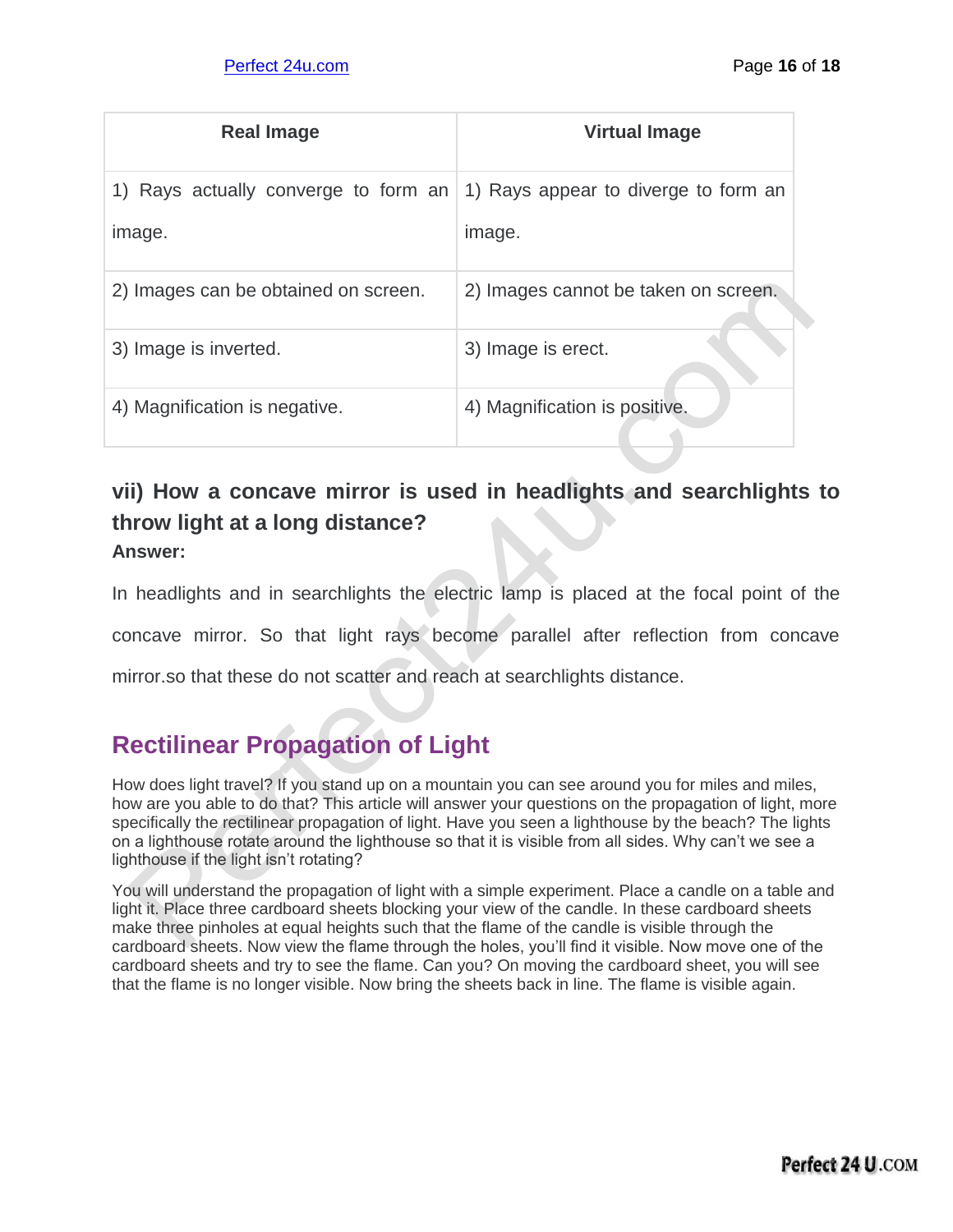

The light is visible only when all the three pinholes are aligned proving the rectilinear propagation of light

From this experiment, we can deduce that light moves from place to place through rectilinear propagation. Rectilinear is a fancy word for straight. Light travels from the source in a straight line. Let's examine another characteristic of light; The Reflection of Light.

## **Reflection of Light**

Have you ever seen your reflection on a still surface of a lake? Surely, you must have seen a mirror. Why can we see our reflection on some surfaces and not others? Reflection of light is referred to the change in the direction of light upon striking a surface. This change in direction occurs whenever light hits a surface, irrespective of the texture or the nature of the surface.